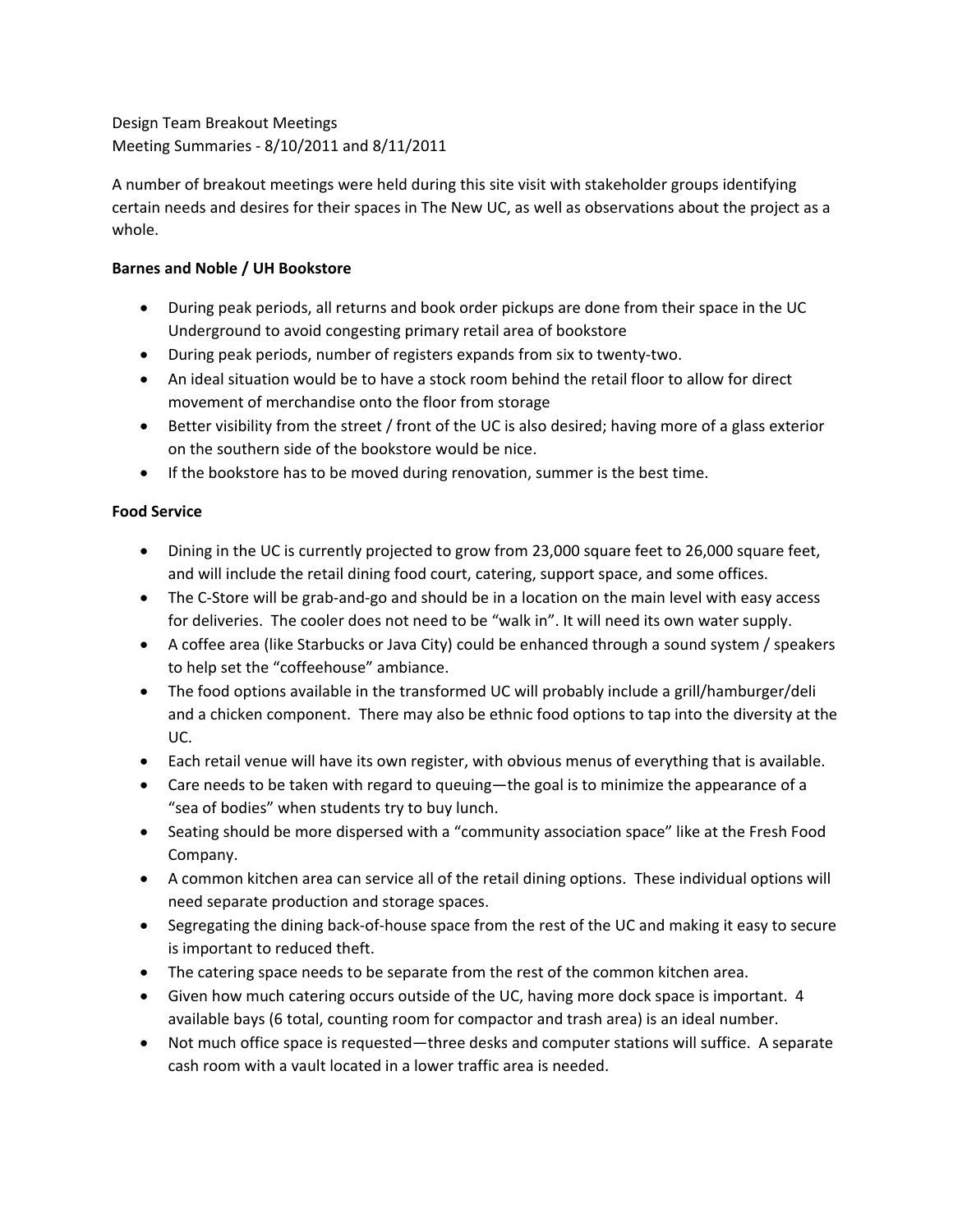#### **Student Publications**

- Though currently located in the UC Satellite, until December 2009 Student Publications was located in the Jack J. Valenti School of Communication with a larger footprint. In the move, things like dark rooms were removed as photography moves digital.
- In their new space, they need less production space and more collaborative space. Currently, they cannot fit their entire team into one space in their suite for a meeting or group event.
- There need to be team work areas, including a small photo studio space with lights and interchangeable backgrounds, a wall for collecting and posting newspapers, and a kitchen to accommodate the space's 24‐hours‐a‐day usage.
- Advertising needs more storage; they currently need to keep at least five years of archives for advertisers who want proof of how their ad looked in the print edition.
- Current staffing includes 10 people on editorial board; 35‐40 reporters at peak (15 on a "normal" day); 5 photographers; and 2‐3 copy editors. They will need 10 dedicated workstations for editors, a conference table for 12‐15 people, and additional computer workstations / laptop areas as able.
- Wi‐fi and cell signal are important for their new space.
- The business office space needs a dedicated office for the business manager and a cubicle for the administrative assistant. It also needs additional space for student workers, a copier, a break room, reception space, and storage.

### **Student Leader General Roundtable**

- There are a few top reasons why students come to the University Center:
	- o Food service. Often, students choose whatever has the shortest line. The two most popular concepts are Wendy's and Subway
	- o Retail spaces like Jonorr's Hair Salon, Woodforest Bank, and the bookstore
	- o The Games Room.
	- o Large event spaces like the Houston Room and Cougar Den
	- o Smaller meeting rooms for student organization meetings
- When asked if they could add one new feature to the building, students had several ideas:
	- o Better seating, both for lounge and dining spaces. Private areas like the dining room in the Fresh Food Company are desirable.
	- o Better meeting space options, especially larger space between the size of the World Affairs Lounge or the Cougar Den and the Houston Room
	- o Better tie‐in to school mascot, spirit, and traditions. Adding art that epitomizes and symbolizes the University of Houston is very important to make sure our building looks like a Tier 1 University Center
	- o A theatre that can be used as a venue for everything from movie screenings to Student Government debates
- According to students, if the architects had to get a few things exactly right on this project, it would be the design of the lounge space, trendier dining options, an enclosed and vibrant arbor space, and finishes that subtly evoke the UH experience.